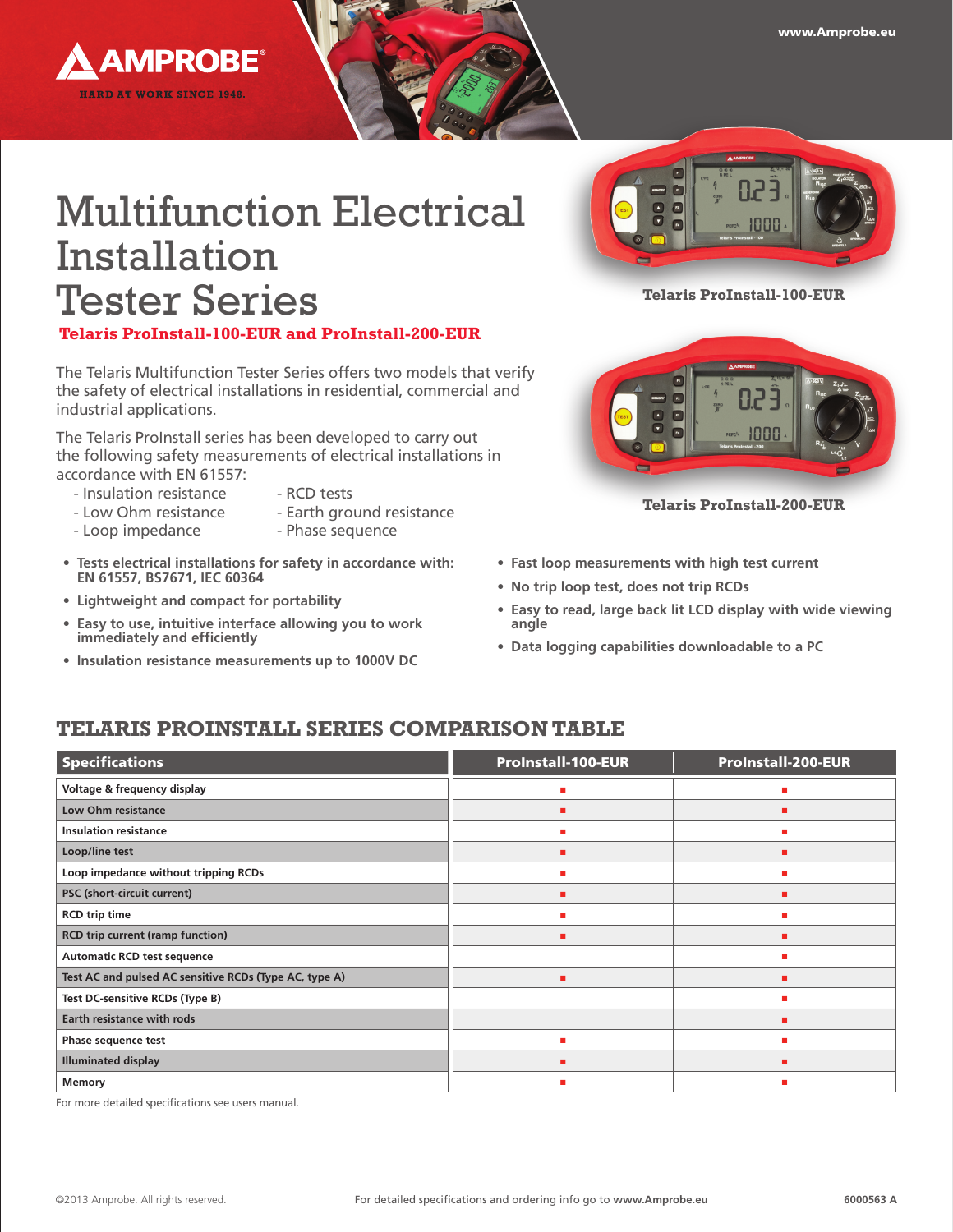

# **ProInstall-100-EUR and ProInstall-200-EUR Detailed Specifications**

| AC Voltage Measurement L-N, L-PE , N-PE |                   |                                            |                          |                        |                          |                        |  |  |  |
|-----------------------------------------|-------------------|--------------------------------------------|--------------------------|------------------------|--------------------------|------------------------|--|--|--|
| Display range                           | <b>Resolution</b> | <b>Intrinsic accuracy</b><br>$50Hz - 60hz$ | <b>Measurement range</b> | <b>Operating error</b> | Input impedance          | Overload<br>protection |  |  |  |
| $0 - 500V$                              | 0.1V              | $\pm (2\% + 2D)$                           | 50 – 500Vac              | $\pm$ (3% + 3D)        | $3.3M\Omega/360 k\Omega$ | 600 Vrms               |  |  |  |

| <b>Continuity Measurement</b>   |                   |                           |                          |                        |                                   |                         |  |  |
|---------------------------------|-------------------|---------------------------|--------------------------|------------------------|-----------------------------------|-------------------------|--|--|
| Display range<br>(auto-ranging) | <b>Resolution</b> | <b>Intrinsic accuracy</b> | <b>Measurement range</b> | <b>Operating error</b> | <b>Test current</b>               | Open circuit<br>voltage |  |  |
| $0 - 20 \Omega$                 | $0,01$ $\Omega$   |                           |                          |                        |                                   |                         |  |  |
| $200 \Omega$                    | $0.1 \Omega$      | $\pm (3\% + 3D)$          | $0.30 - 2000$            | $\pm (10\% + 3D)$      | $>$ 200 mA for<br>$R$ lo < 2 Ohms | >4V                     |  |  |
| $2000 \Omega$                   | $\Omega$          |                           |                          |                        |                                   |                         |  |  |

| l Insulation Resistance Measurement |                                                                      |                                                        |                                    |                                                           |                                                                               |                                                          |                                                     |  |
|-------------------------------------|----------------------------------------------------------------------|--------------------------------------------------------|------------------------------------|-----------------------------------------------------------|-------------------------------------------------------------------------------|----------------------------------------------------------|-----------------------------------------------------|--|
| <b>Test voltage</b>                 | Display range                                                        | <b>Resolution</b>                                      | <b>Test current</b>                | <b>Intrinsic</b><br>accuracy                              | <b>Measurement range</b>                                                      | <b>Operating</b><br>error                                | <b>Accuracy of test voltage</b><br>at max. 1mA load |  |
| 100 V                               | 0 MΩ to 20 MΩ<br>20 MΩ to 100 MΩ                                     | $0.01 \text{ M}\Omega$                                 | 1 mA @ 100 kΩ                      | $0.1 \text{ M}\Omega$ to 20 M $\Omega$<br>20 ΜΩ to 200 ΜΩ |                                                                               |                                                          |                                                     |  |
| 250 V                               | 0 MΩ to 20 MΩ<br>20 MΩ to 200 MΩ                                     | $0,1 \text{ M}\Omega$                                  | $mA@250k\Omega$                    | $\pm$ (5% + 5 dgt.)                                       | $0.25 \text{ M}\Omega$ to 20 M $\Omega$<br>20 MΩ to 200 MΩ                    | $\pm$ (12% + 3D)                                         |                                                     |  |
| 500 V                               | 0 MΩ to 20 MΩ<br>20 MΩ to 200 MΩ<br>200 M $\Omega$ to 500 M $\Omega$ | $0.01 \text{ M}\Omega$<br>$0.1 \text{ M}\Omega$<br>IMΩ | 1 mA @ 500 kΩ                      | $\pm$ (5% + 5 dgt.),<br>For R $> 200$ M $\Omega$          | $0.5 \text{ M}\Omega$ to 20 M $\Omega$<br>20 MΩ to 200 MΩ<br>200 MΩ to 500 MΩ | $\pm$ (12% + 3D)<br>$\pm$ (12% + 3D)<br>$\pm$ (15% + 5D) | $+20\%$ . -0%                                       |  |
| 1000 V                              | 0 MΩ to 200 MΩ<br>200 MΩ to 1000 MΩ                                  | $0,1 \text{ M}\Omega$<br>$\Omega$ M                    | $1 \text{ mA} @ 1 \text{ M}\Omega$ | $±10\%$                                                   | l MΩ to 200 MΩ<br>200 MΩ to 1000 MΩ                                           | $\pm$ (12% + 3D)<br>$\pm$ (15% + 5D)                     |                                                     |  |

| <b>Impedance Measurements</b>   |                   |                                                                  |                                                     |                          |                        |  |  |  |
|---------------------------------|-------------------|------------------------------------------------------------------|-----------------------------------------------------|--------------------------|------------------------|--|--|--|
| Display range<br>(auto-ranging) | <b>Resolution</b> | <b>Intrinsic accuracy</b>                                        |                                                     | <b>Measurement range</b> | <b>Operating error</b> |  |  |  |
| $0 - 20 \Omega$                 | $0.01 \Omega$     | $\pm$ (4% + 5 dgt.) no trip*<br>$\pm$ (3% + 3 dgt.) high current | No trip mode                                        | $0.50 - 2000 \Omega$     | $\pm$ (15% + 8D) *     |  |  |  |
| $200 \Omega$                    | $0.1 \Omega$      | ± 5%                                                             | Hi current mode                                     | $0.30 - 200 \Omega$      | $\pm$ (10% + 5D)       |  |  |  |
| 2000 $\Omega$                   | ١Ω                | ± 6%                                                             | * Valid for resistance of neutral circuit < 20 Ohms |                          |                        |  |  |  |

| I PSC Test                  |                                                                                                                |  |  |  |  |
|-----------------------------|----------------------------------------------------------------------------------------------------------------|--|--|--|--|
| Computation                 | PSC determined by dividing measured mains voltage by measured loop (L-PE) resistance or line (L-N) resistance. |  |  |  |  |
| Range                       | $0 - 10 kA$                                                                                                    |  |  |  |  |
| <b>Resolution and Units</b> | $I_{K}$ < 1000 A; 1 A / $I_{K}$ > 1000 A; 0,1 A                                                                |  |  |  |  |
| Accuracy                    | Determined by accuracy of Loop Resistance and Mains Voltage measurements.                                      |  |  |  |  |

#### **RCD Testing**

| <b>Types of RCDs tested</b>                                                                        |                 |                    |                             |  |  |  |  |
|----------------------------------------------------------------------------------------------------|-----------------|--------------------|-----------------------------|--|--|--|--|
|                                                                                                    | <b>RCD Type</b> |                    |                             |  |  |  |  |
| G (General, no delay)<br>AC (Responds to AC)*<br>A (Responds to pulsed signal)<br>S (Time delayed) |                 | ProInstall-100-EUR | ProInstall-200-EUR          |  |  |  |  |
| AC                                                                                                 |                 |                    |                             |  |  |  |  |
| AC                                                                                                 |                 |                    |                             |  |  |  |  |
| A                                                                                                  |                 |                    |                             |  |  |  |  |
| А                                                                                                  |                 |                    |                             |  |  |  |  |
| R                                                                                                  | G               |                    |                             |  |  |  |  |
| B                                                                                                  |                 |                    |                             |  |  |  |  |
| *1000mA for type AC only                                                                           |                 |                    | Voltage range: 100  264 VAC |  |  |  |  |